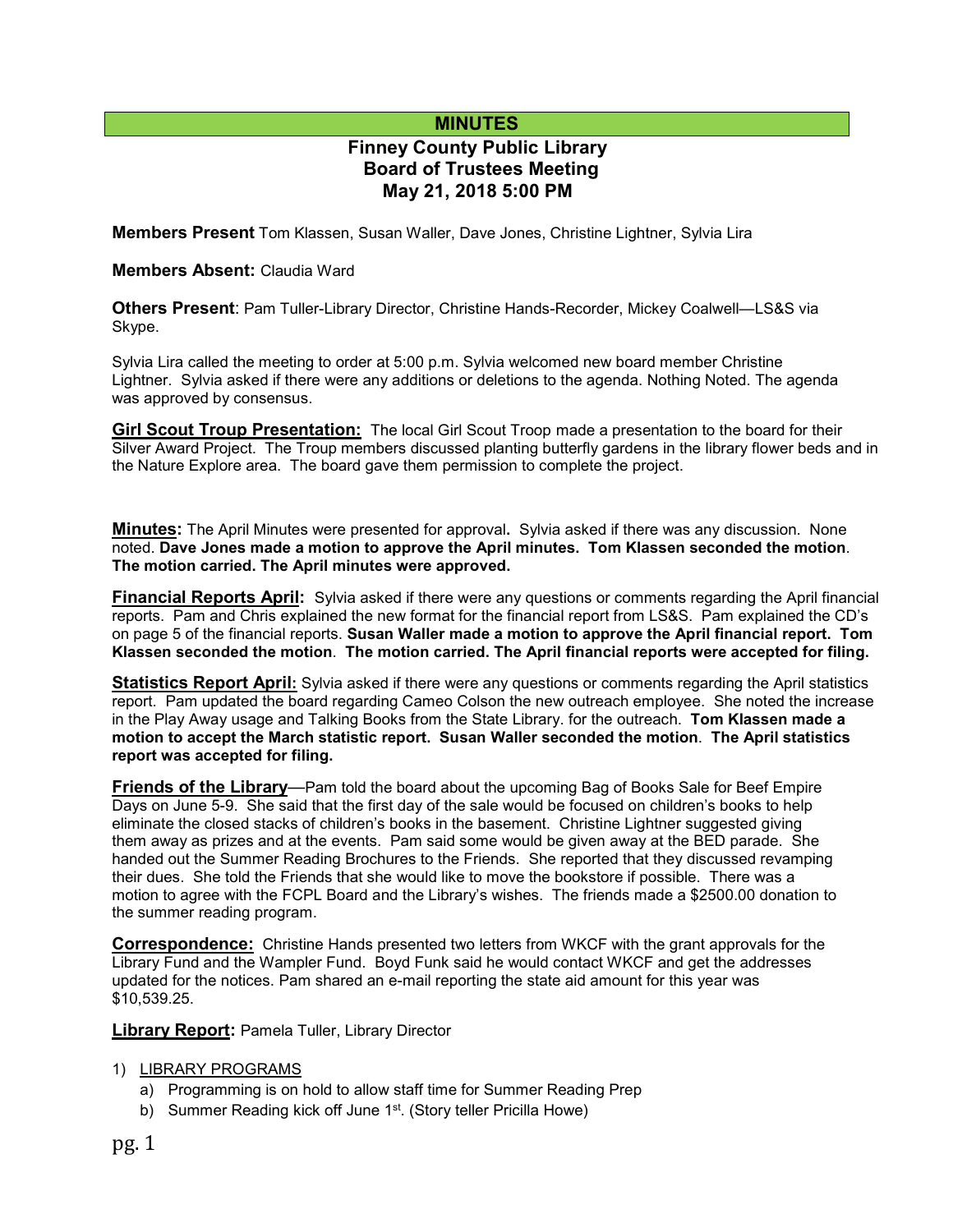- c) Summer Reading Sign Up starts June 4th
- d) Pam handed out summer reading brochures and explained the scheduled events

### 2) LIBRARY TRAINING

- a) Pam and Chris NetSuite Training (Financial Reporting from LS&S)
- b) Calli Spring Into Picture Books, Incorporating music in Storytime, Make the Most of your Nature Explore Classroom, Must have Middle Grades, Season of Non-Violence, Tips and Tricks for Writing a Successful Grant

#### 3) LIBRARY PARTNERSHIPS

- a) Summer Reading Outreach and Tours with Schools
	- i) Georgia Matthews, Florence Wilson, Buffalo Jones, Jennie Wilson, Alta Brown, Garfield ESL, TEP/Alternative High School
- b) Numerous Donations for Summer Reading—new donors added this year

#### 4) MISCELLANEOUS LIBRARY INFORMATION

- a) Hoopla
	- i) May 11 New Users, 81 Total, 234 Circs, \$491.96
	- ii) Aug 2017 Present –233 Total Users, 1860 Circs, \$3648.25

#### 5) NEXT MONTH

a) Summer Reading gets started June 1st

#### **Board of Trustees Report:**

Susan Waller—Susan asked about shade in the Nature Explore area. Pam suggested coolaroos like at the zoo.

Dave Jones— Dave commented on Pam presenting at the Rotary meeting. He said she did an excellent job. He suggested she become a member and asked Mickey Coalwell & LS&S to provide membership. He commented about Pam making the budget request to the County for 2019. He explained the library funding to Christine Lightner

Christine Lightner—Nothing Noted.

Sylvia Lira— Nothing Noted.

Tom Klassen—Tom asked about the construction project progress. Pam updated the board.

#### **Old Business:**

- Budget Update—Sylvia, Claudia and Pam reviewed the budget prior to Pam's presentation to the commission.
- Library Sign—Pam shared some suggestions with the board and showed examples of signs from the business out of Colby Kansas. Dave Asked if someone could come and make a presentation to the board. Pam said that Leon Volk from Colby was coming.
- CD Renewals—Ruddick Oswalt update –Christine Hands reported the CD had been renewed with an increase in the percentage rate to .25%.

#### **New Business:**

- Window Treatments—Pam asked permission to move forward with proposals.
- Revenue Increases—Pam discussed revenue increase options. The board was in consensus with changing prices for services. It was suggested that the policy for the meeting rooms be changed to allow for more availability to the public. Dave said the library should contact Steve Quakenbush at the museum.